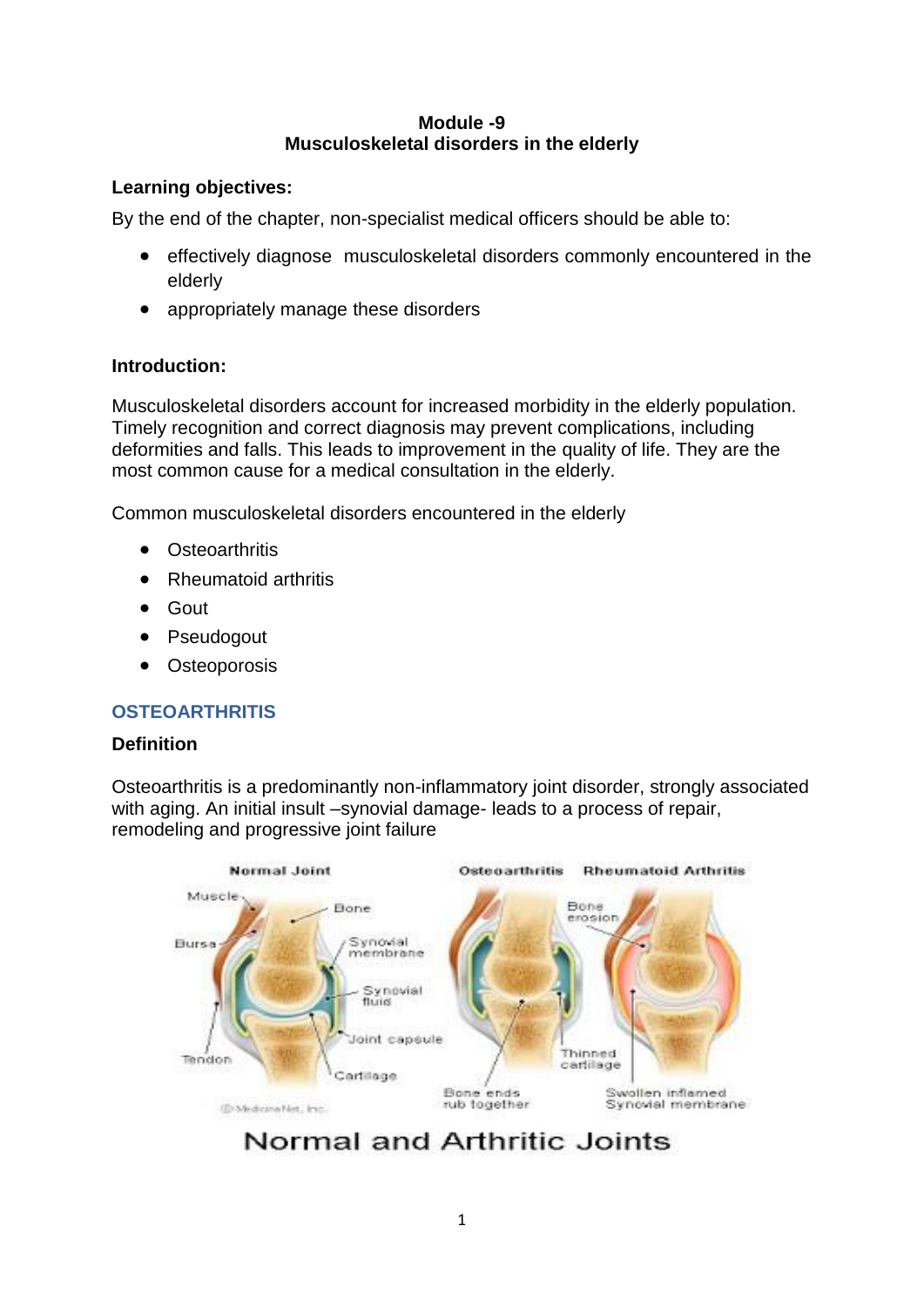# **ACR Diagnostic Criteria for** Osteoarthritis of the Hip, Hand and Knee

**OA** 

| Hip pain $+22$ of :                                                                                                                                                                | Hand pain, aching, or stiffness                                                                                                                                                                                    | Knee pain $+ \ge 1$ of:                                                                                                                         |
|------------------------------------------------------------------------------------------------------------------------------------------------------------------------------------|--------------------------------------------------------------------------------------------------------------------------------------------------------------------------------------------------------------------|-------------------------------------------------------------------------------------------------------------------------------------------------|
| • ESR <20 mm/hour<br>• Radiographic femoral or<br>acetabular osteophytes<br>(bony outgrowths in the hip<br>socket or on the thigh bone)<br>• Radiographic joint<br>space narrowing | $+23$ of :<br>• Hard tissue enlargement<br>of $\geq$ 2 of 10 selected joints<br>• Hard tissue enlargement of<br>$\geq$ 2 DIP joints<br>• <3 swollen MCP joints<br>• Deformity of $\geq 1$ of 10<br>selected joints | • Age >50 years<br>• Stiffness <30 minutes<br>• Crepitus (crackling of joints)<br>+ osteophytes (small,<br>abnormal bony outgrowth,<br>or spur) |

## **Terminology**

## **Primary and Secondary OA:**

Primary OA does not have any definite cause while in secondary OA there is preexisting joint damage

1. Altman R et al. Arthritis Rheum 1991; 34(5): 505-14; 2. Altman R et al. Arthritis Rheum 1990; 33(11): 1601-10; 3. Altman R et al. Arthritis Rheum. 1986; 29(8): 1039-49

The clinical patterns in OA are: Localized OA and Generalized OA. Some of the localized forms may have associated polyarticular involvement

#### **Importance and magnitude:**

The prevalence of OA increases with aging. By 65 years of age, 80% people have radiographic evidence of OA but only 25 % of these will be symptomatic. 10-25 % of persons over 65 years have knee and hip involvement.

2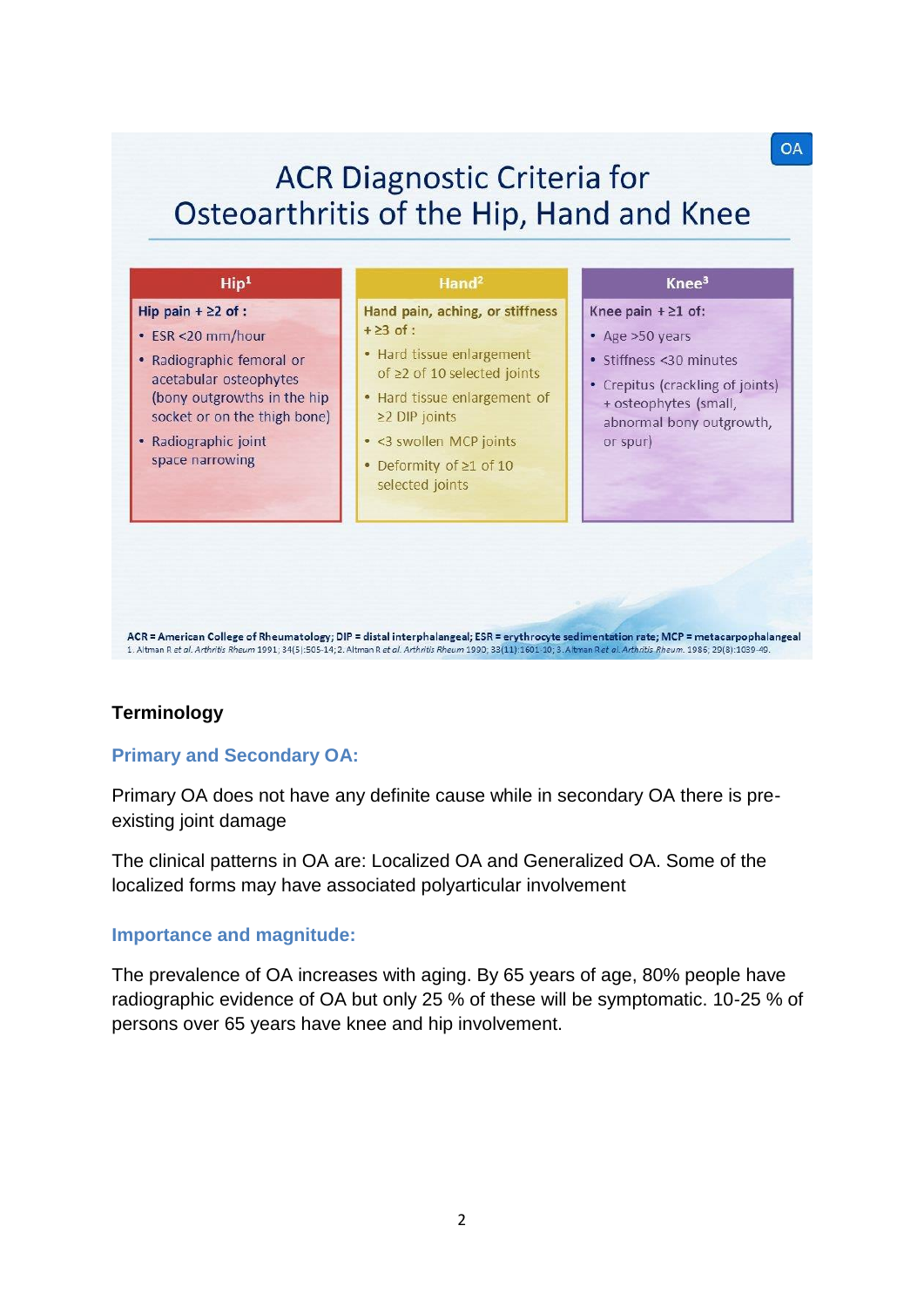## **Clinical features:**

## **Symptoms:**

**The most common symptom** of OA is **use-related pain** in the joint. This pain is usually chronic, insidious, and variable in intensity and occurs on movement or weight bearing. It may persist for hours after activity has ceased. **It is relieved by rest.** 

The most important functional effects are on mobility, inability to squat, get out of a chair, go up and down stairs, reach for objects, work with the hands. There may be an unsteady gait, weakness of muscles, falls and subsequent injuries.

**Night pain** is a prominent feature and indicates that the joint has been used excessively for a long time.

## **Signs:**

There may be **swelling** over the anatomic area of the joint which may be soft (effusion) or hard (bony **osteophytes**). Usually there is no rise in temperature over the joint.

Initially, there may be difficult and **limited range of motion** of the joint.

On moving the joint, there is tenderness evident by the wincing of the patient, a grating or crunching type of feeling called **bony crepitus** which can sometimes be heard/felt.



 **Knee joint osteoarthritis is the most common form of OA in the elderly**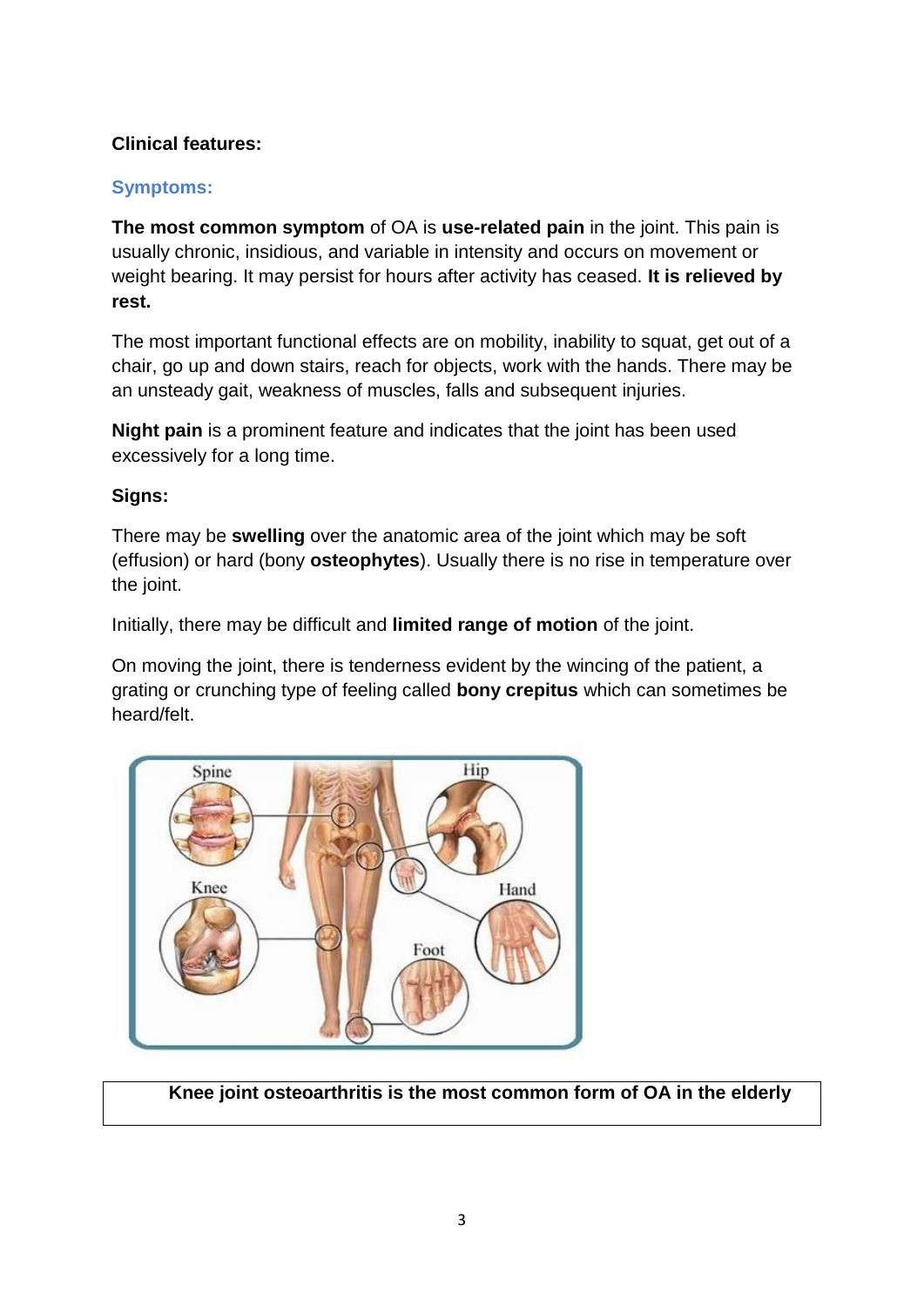The muscles across the knee joint may be wasted and this is most evident by the **quadriceps wasting.** The joint deformity in the knee is usually a varus (bow knee) one due to medial tibio-femoral

**Skill –** video of musculoskeletal system examination of Knee joint

**Hip joint**

- **Shortening** of the leg may be seen.
- **Joint deformity**, mal-alignment, instability and shortening indicate severe joint destruction

The **gait** is a jerky asymmetric and antalgic in unilateral knee or hip OA.

**Hand**–Heberden's nodes (DIP) and Bouchard's nodes (PIP) are characteristic of Hand OA.

Some degree of joint **instability** may be elicited by specific maneuvers





| <b>CLASSIFICATION</b> | <b>Normal</b>     | <b>Doubtful</b>                                          | Mild                                                    | <b>Moderate</b>                   | <b>Severe</b>                                               |
|-----------------------|-------------------|----------------------------------------------------------|---------------------------------------------------------|-----------------------------------|-------------------------------------------------------------|
| <b>DESCRIPTION</b>    | No features of OA | <b>Minute</b><br>osteophyte:<br>doubtful<br>significance | <b>Definite</b><br>osteophyte:<br>normal joint<br>space | Moderate joint<br>space reduction | Joint space<br>greatly reduced:<br>subchondral<br>sclerosis |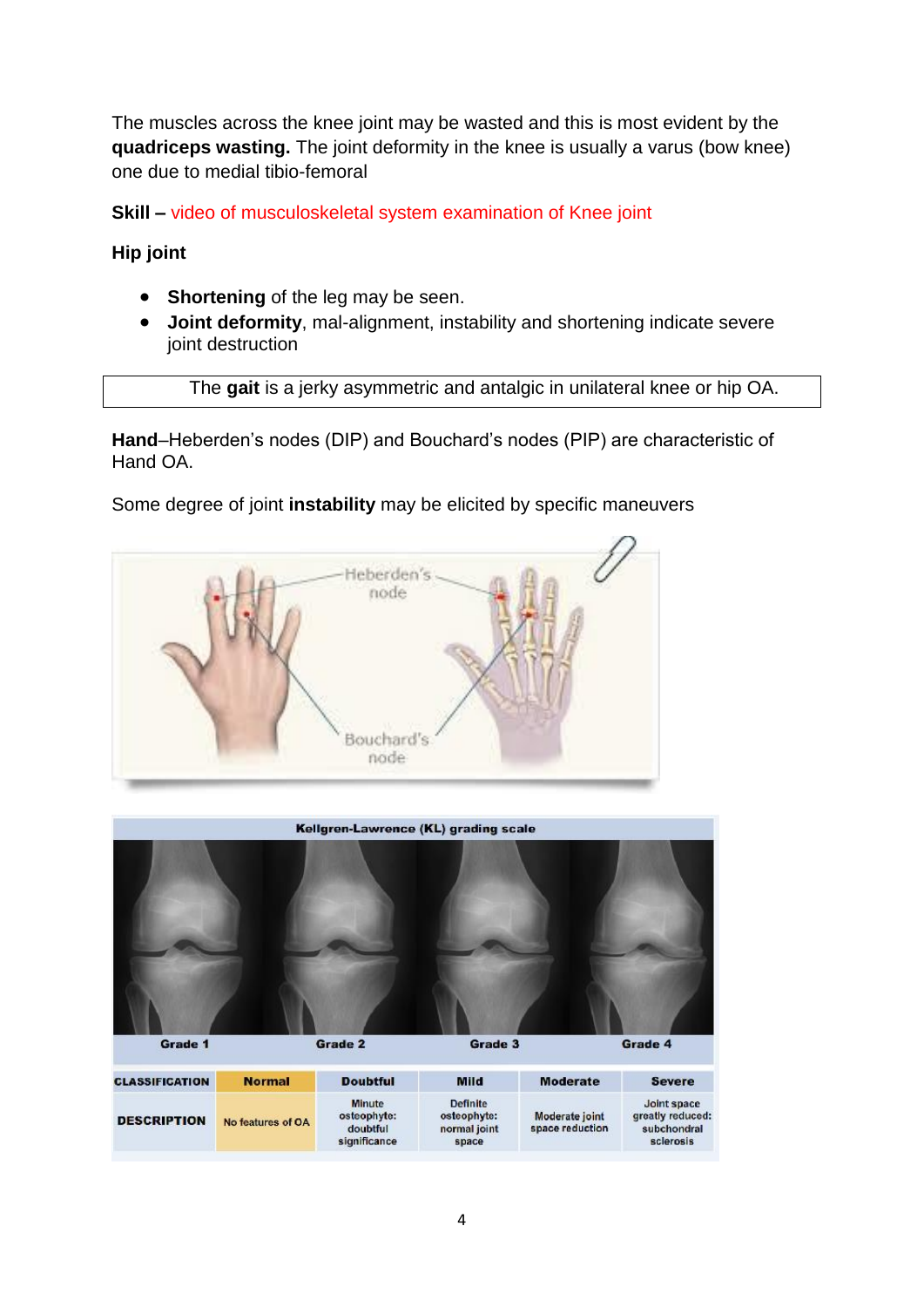## **Key Investigations**

Investigations are rarely needed in typical cases of OA which is established by history and a directed clinical examination.

**The most common investigation ordered in OA is the X-ray**. Before embarking on this, an idea of the number of joints and the views required need to be understood.

**The hip joint** has the best correlation of symptoms with radiographic changes. The non-weight bearing PA view of the pelvis is adequate for assessing hip OA.

**In Knee OA**, a weight bearing / standing (stressed) AP view assesses the tibiofemoral component while a skyline view assesses the patello-femoral component.

**The radiologic evidence of OA** is: Joint space narrowing, subchondral sclerosis, osteophytes, subchondral cysts.

Aspiration of the joint fluid and imaging modalities like CT and MRI, if needed, are done at a higher centre.

## **Management:**

There is a need for combining non-pharmacological measures and pain-relief medication simultaneously.

- **1. Non-Pharmacological interventions:** 
	- Patient education: The patient should be informed of the chronicity of the disease and the need for regular physiotherapy.
	- Joint protection: The simple rules are to avoid excessive impact-loading and repetitive use of compromised joints.
	- Use of a cane: Proper use of a cane can reduce the hip contact forces by 40%. The ideal height of the cane is from floor to greater trochanter. For other appliances like splints, orthotics and braces, refer to a higher centre. - when
	- Obesity-Weight loss prevents progression of OA. Therefore, weight reduction should be encouraged.
	- Exercise: Includes muscle strengthening exercises pamphlet can be given.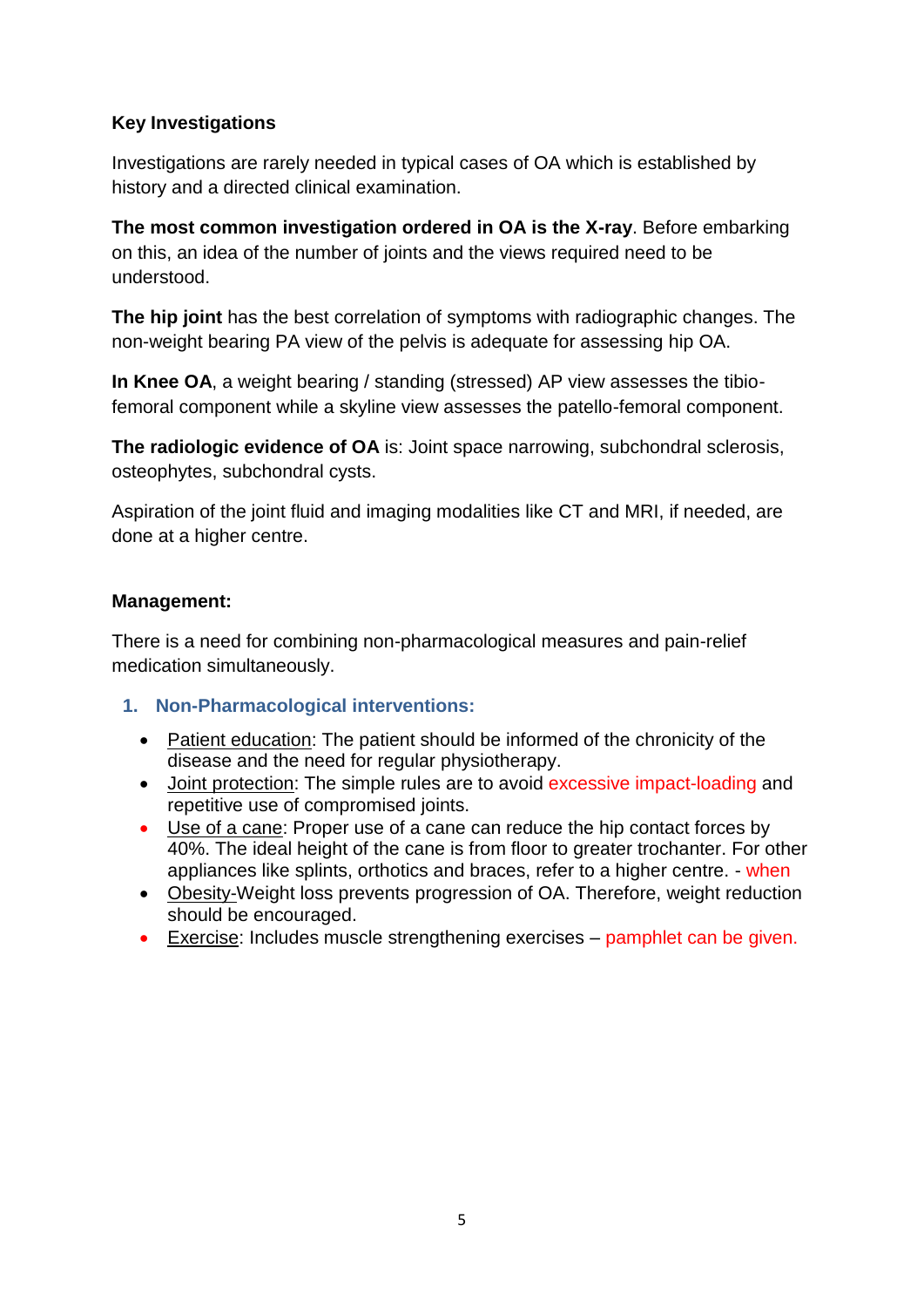

Exercise 3: Altering leg pushes





Exercise 2: Leg Lifts

Exercise 4: Cycling excercise

Pain relief modalities – kindly refer to physiotherapist for this.

Modifications in living arrangements:- Raised toilet seats, grab rails for getting up, hand rails may improve ADLs.

## **2. Pharmacological interventions –**

## **a) WHO Pain Relief Ladder**

Figure : WHO Pain Relief Ladder



Source:<http://www.who.int/cancer/palliative/painladder/en/>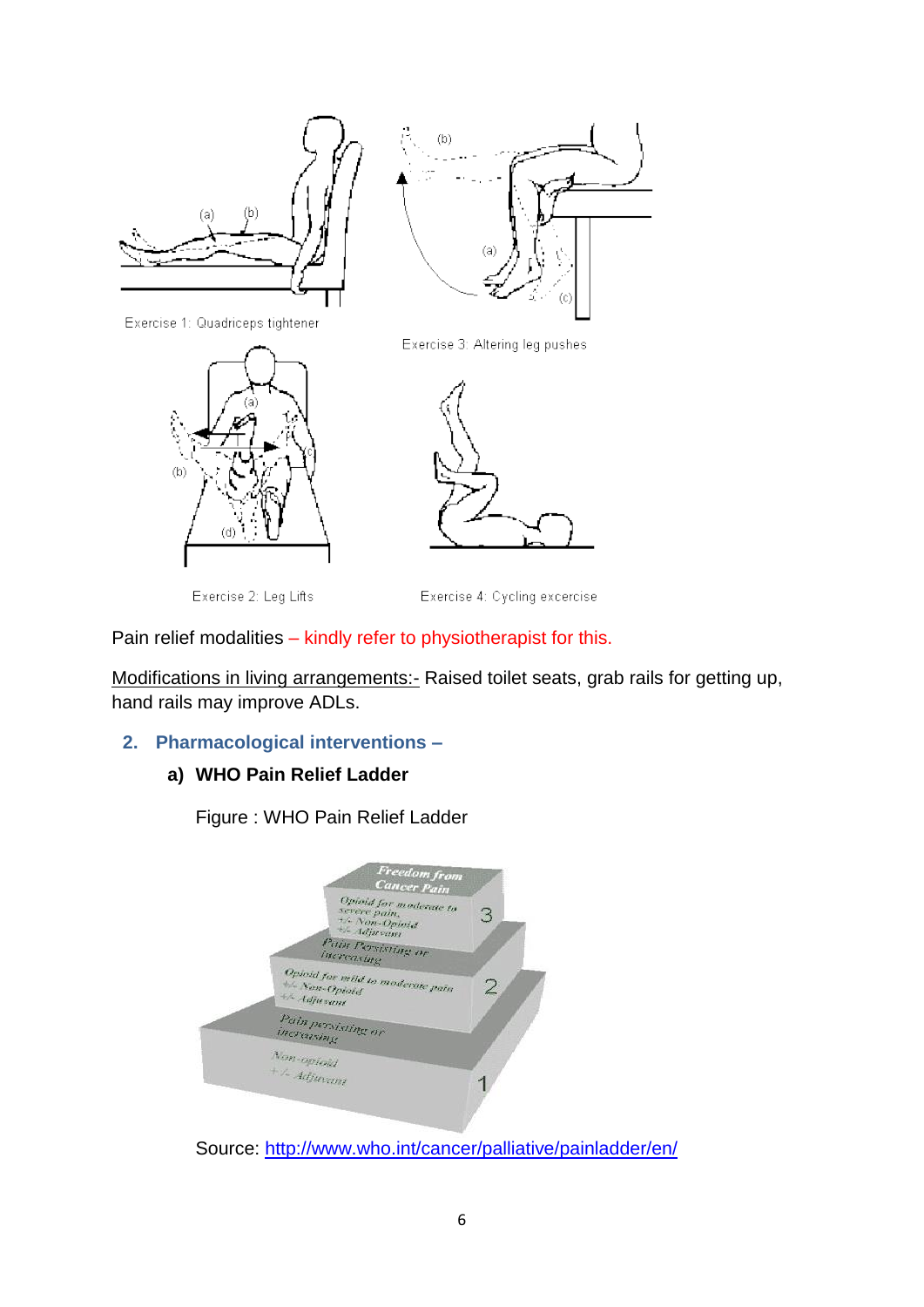- **b) Topical gels may also be used**
- The use of oral steroids in osteoarthiritis is NOT RECOMMENDED.
- NSAIDs should not be used indiscriminately.
- **c) If there is no relief with the above measures, referral to an orthopedician/rheumatologist for intra articular medications/surgery.**

| Non -Modifiable         | Modifiable                            |
|-------------------------|---------------------------------------|
| Female gender           | Obesity                               |
| Age $>50$ years         | Trauma                                |
| ?Genetic susceptibility | High intensity repetitive sports      |
|                         | Occupations - miners, farmers, cotton |
|                         | workers and footballers               |
|                         |                                       |

#### **Key messages:**

OA is the most common joint problem in the elderly

#### **Case Scenario**

#### **Case 1:**

- Knee OA in an obese 68 year old lady with mild disability and co-morbid Hypertension, CHF and Diabetes mellitus:
- Critical thinking: Weight reduction, pain relief and reduction of joint damage, anti-hypertensive and anti-diabetic therapy, address polypharmacy

## **Case 2:**

- Bilateral Severe Knee OA in a 75 year old veteran:
- Critical thinking: Highly active independent life desired, need for bilateral knee replacement, post-TKR management.

#### **Case 3:**

- An 80 year old widow with severe OA of the hands:
- Critical thinking: Identify pain relief, modifications for effective use of hands, social support, cooking and ADL.

#### **Resources and Additional Reading**

- 1. Davidson's Principles and Practice of Medicine, 21<sup>st</sup> Edition
- 2. Kumar and Clark Clinical Medicine, 6<sup>th</sup> Edition
- 3. Harrison's Principles of Internal Medicine, 19<sup>th</sup> Edition
- 4. Kelley's Textbook of Rheumatology, 7<sup>th</sup> Edition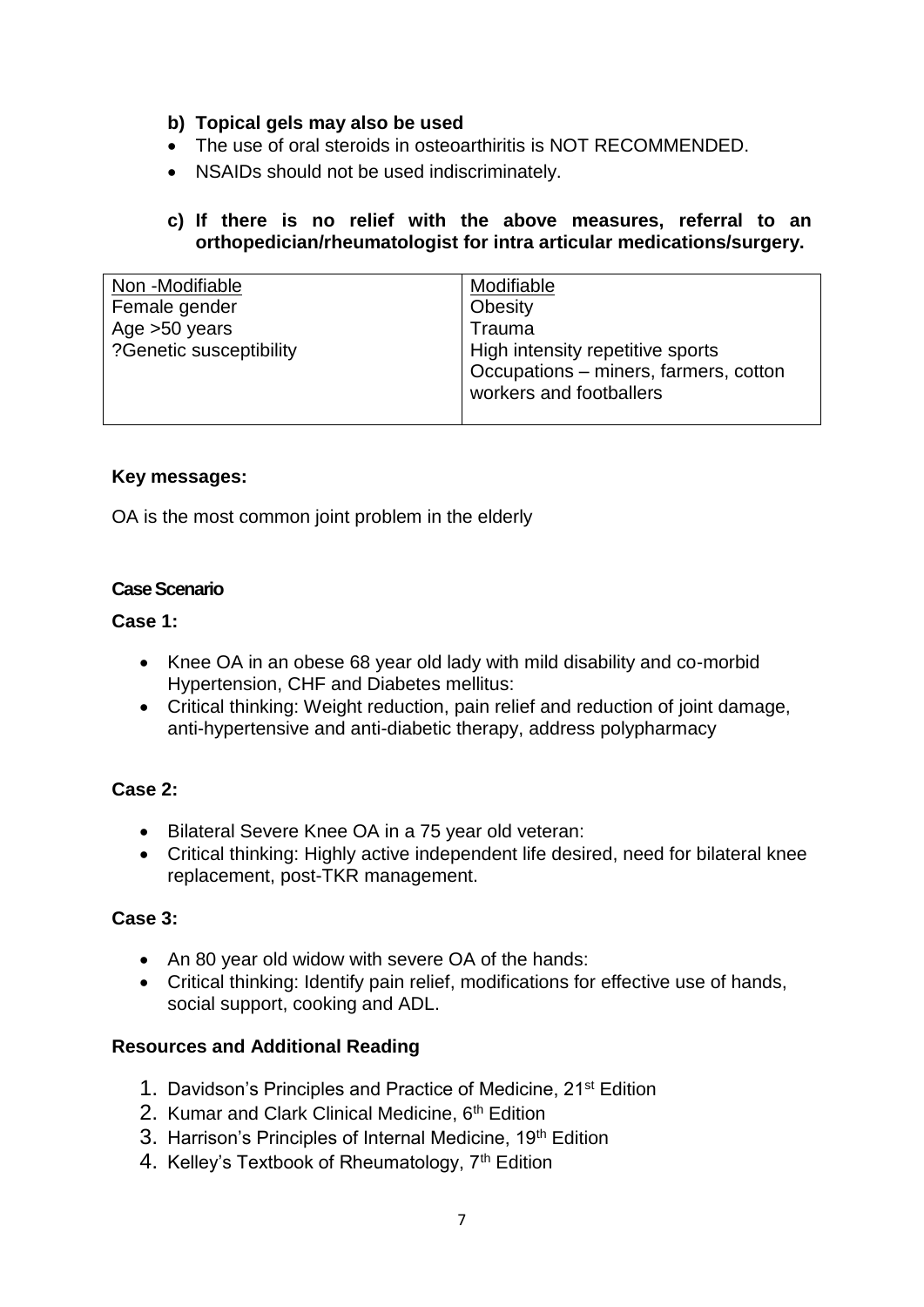- 5. Rheumatology Subspecialty Consult
- 6. Brocklehurst Textbook of Gerontology and Geriatric Medicine

## **Late Onset Rheumatoid Arthritis**

#### **Introduction:**

This illness has a less female predilection as compared to the rheumatoid arthritis found in the younger population.

#### **Definition:**

An inflammatory symmetric polyarthritis with extra-articular manifestations

#### **Onset**

- Acute
- Constitutional symptoms fever and weight

Disease severity – more, with a higher number of swollen and tender joints and a longer duration of morning stiffness as compared with YORA- young onset rheumatoid arthritis

Joints involved - mainly of the upper extremity – shoulder, wrist, metacarpophalangeal joint and proximal interphalangeal joints

Patterns of joint involvement

- 1. 70% resemble classical RA rheumatoid factor positivity and joint erosions. Prognosis is usually worse
- 2. 25% of cases involvement of joints of upper limb especially shoulder. This group is usually rheumatoid factor negative. There are no joint erosions seen
- 3. 11% of cases have edema of the joints.

#### **Laboratory investigations**

- Increased ESR and blood counts
- Low hemoglobin anemia of chronic disease
- Rheumatoid factor positive in 43-48% of the cases
- Imaging ? erosions may be seen

Comparison of Clinical and Lab Features of Young Onset Rheumatoid Arthritis (YORA) and Late Onset Rheumatoid Arthritis (LORA)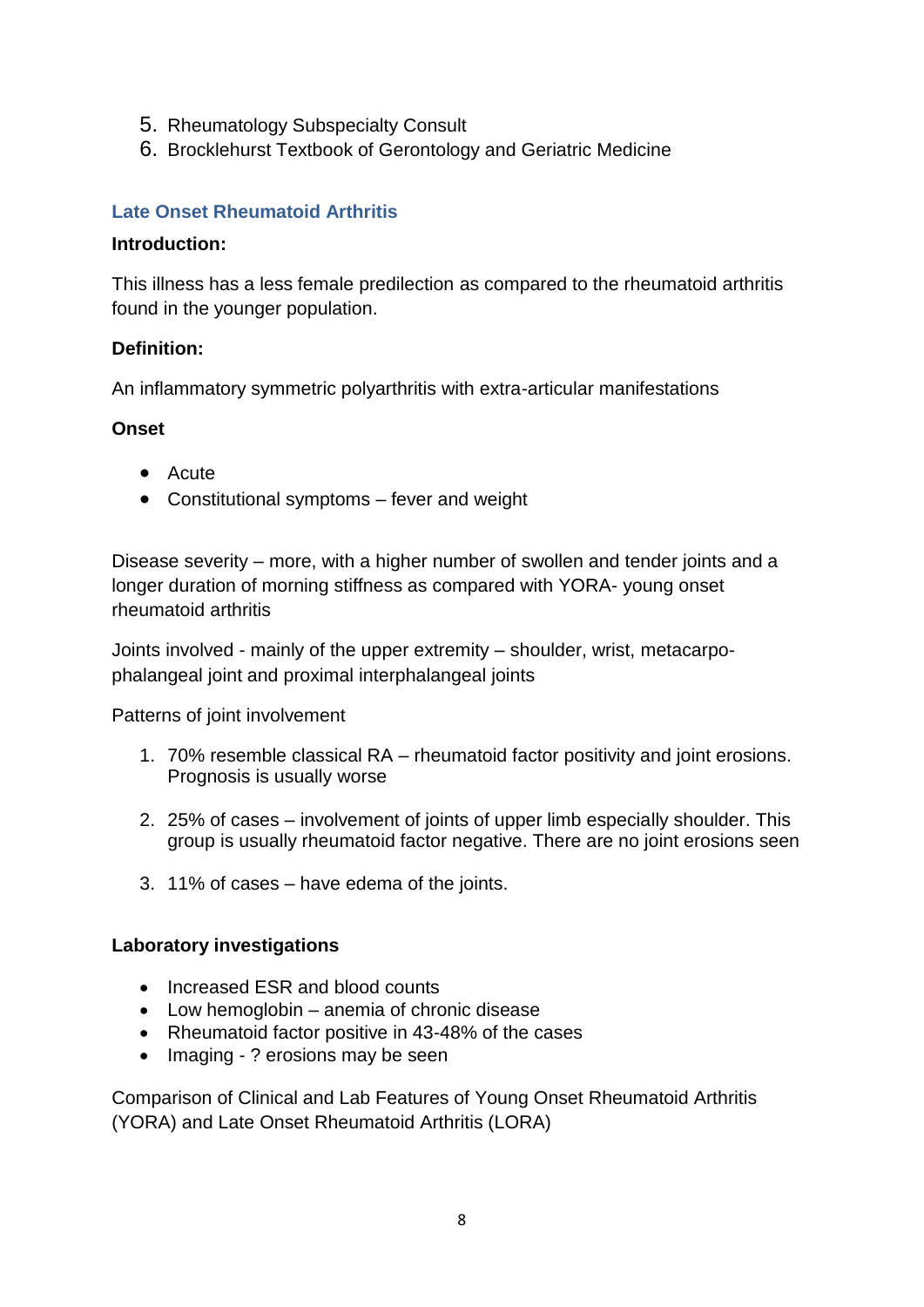|                              | <b>YORA</b>                | <b>LORA</b>            |
|------------------------------|----------------------------|------------------------|
| Onset                        | Insidious                  | Acute                  |
| No. of Joints                | Polyarticular              | Oligoarticular         |
| Pattern of Joint             | Small joints of upper and  | Large Joints Shoulder, |
| Involvement                  | lower limb                 | Hip, Knee              |
| <b>Rheumatoid Factor</b>     | 60-70%                     | 48-69%                 |
| <b>Weight Loss</b>           | Rare                       | Common                 |
| <b>Hand Oedema</b>           | Rare                       | Not Uncommon           |
| <b>Acute Phase Reactants</b> | Variable                   | Usually very high      |
| <b>Response to Steroids</b>  | <b>Rapid and Sustained</b> | Slow and unsustained   |
| Polymyalgia features         | Rare                       | Common                 |

## **Treatment**

1. Pain relief – physiotherapy and according to WHO pain ladder

Refer to a higher centre in case the inflammation persists.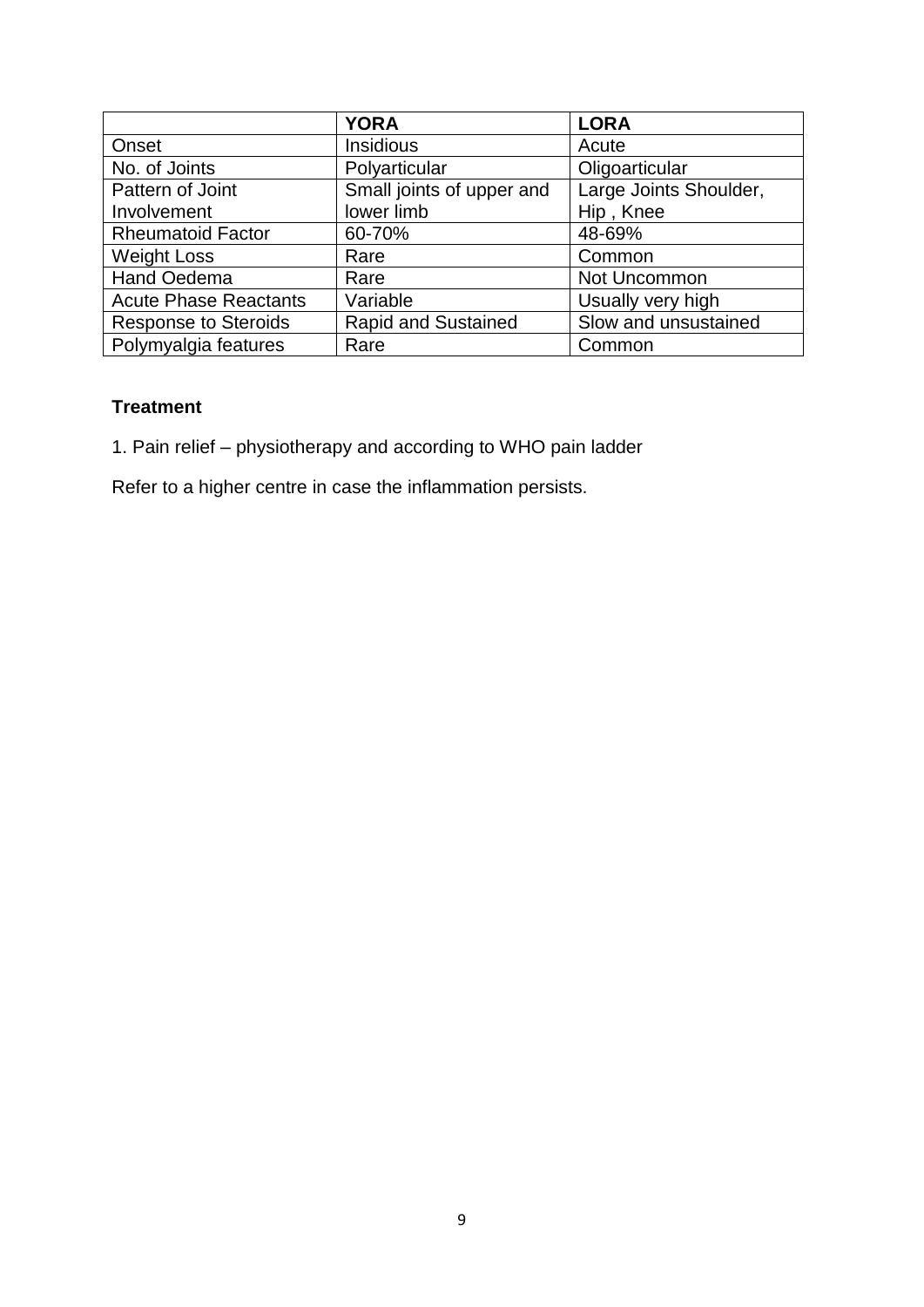## **GOUT:**

Gout is a metabolic disease that results from an increased body pool of urate

It typically is characterized by episodic acute arthritis or chronic arthritis caused by deposition of Monosodium urate crystals in joints and connective tissue tophi and the risk for deposition in kidney interstitium or uric acid nephrolithiasis

Picture of tophi:



## **ACUTE AND CHRONIC ARTHRITIS**

Acute arthritis is the most common early clinical manifestation of gout. Usually, only one joint is affected initially, but polyarticular acute gout can occur in subsequent episodes. The metatarsophalangeal joint of the first toe often is involved, but tarsal joints, ankles, and knees also are affected commonly.

Picture of Gout in first MTP joint:



Especially in elderly patients or in advanced disease, joints of the fingers may be involved.

The first episode of acute gouty arthritis frequently begins at night with dramatic joint pain and swelling. Joints rapidly become warm, red, and tender, with a clinical appearance that often mimics that of cellulitis.

Early attacks tend to subside spontaneously within 3–10 days, and most patients have intervals of varying length with no residual symptoms until the next episode.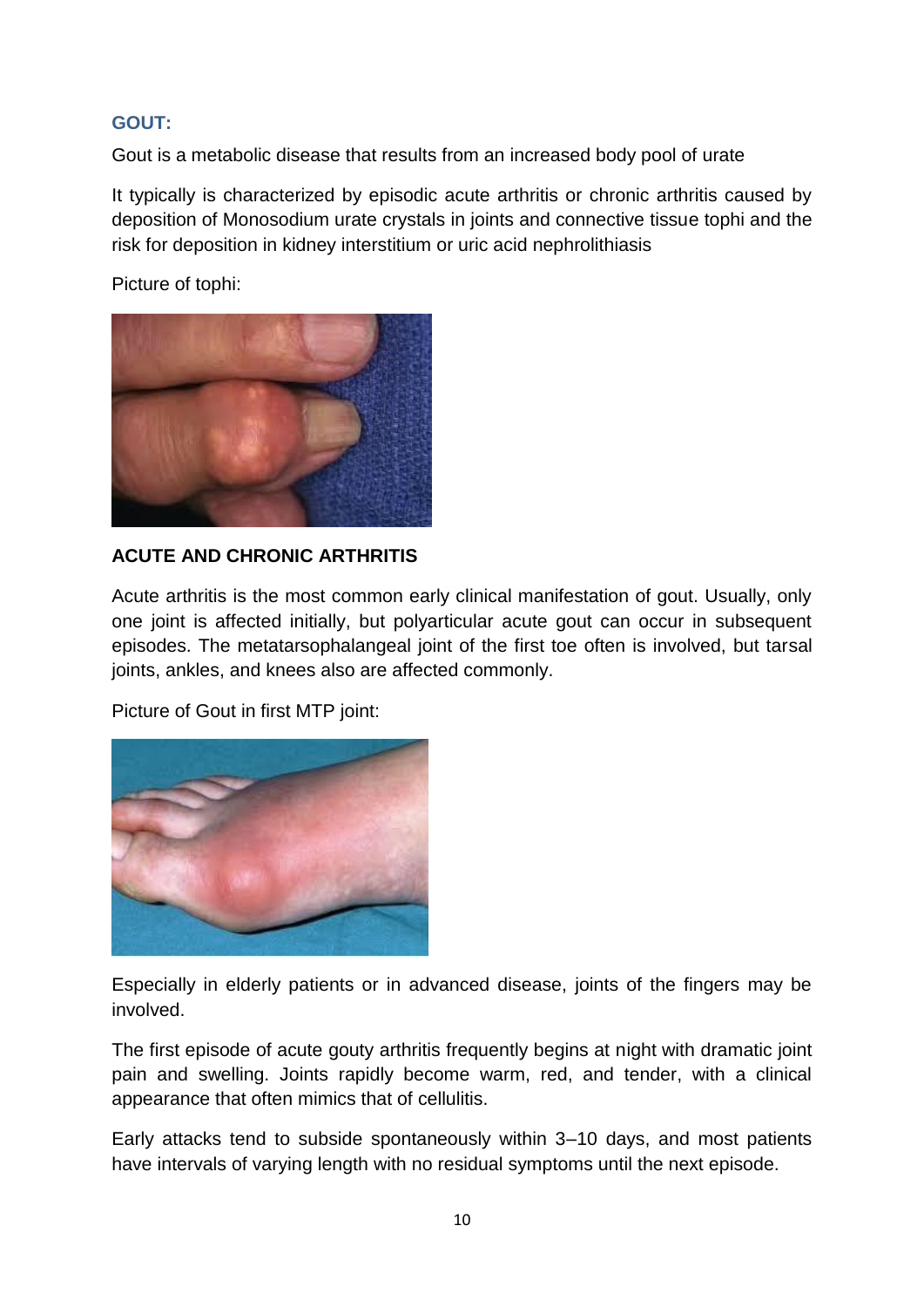

Precipitating factors:

- dietary excess
- trauma, surgery
- excessive ethanol ingestion
- hypouricemic therapy
- serious medical illnesses such as myocardial infarction and stroke

Less commonly, the disease will manifest only as peri-articular tophaceous deposits in the absence of synovitis.

Women represent only 5–20% of all patients with gout. Most women with gouty arthritis are postmenopausal and elderly, have osteoarthritis and arterial hypertension that causes mild renal insufficiency, and usually are receiving diuretics.

#### **Laboratory Diagnosis:**

Even if the clinical appearance strongly suggests gout, the presumptive diagnosis ideally should be confirmed by needle aspiration of acutely or chronically involved joints or tophaceous deposits by a specialist

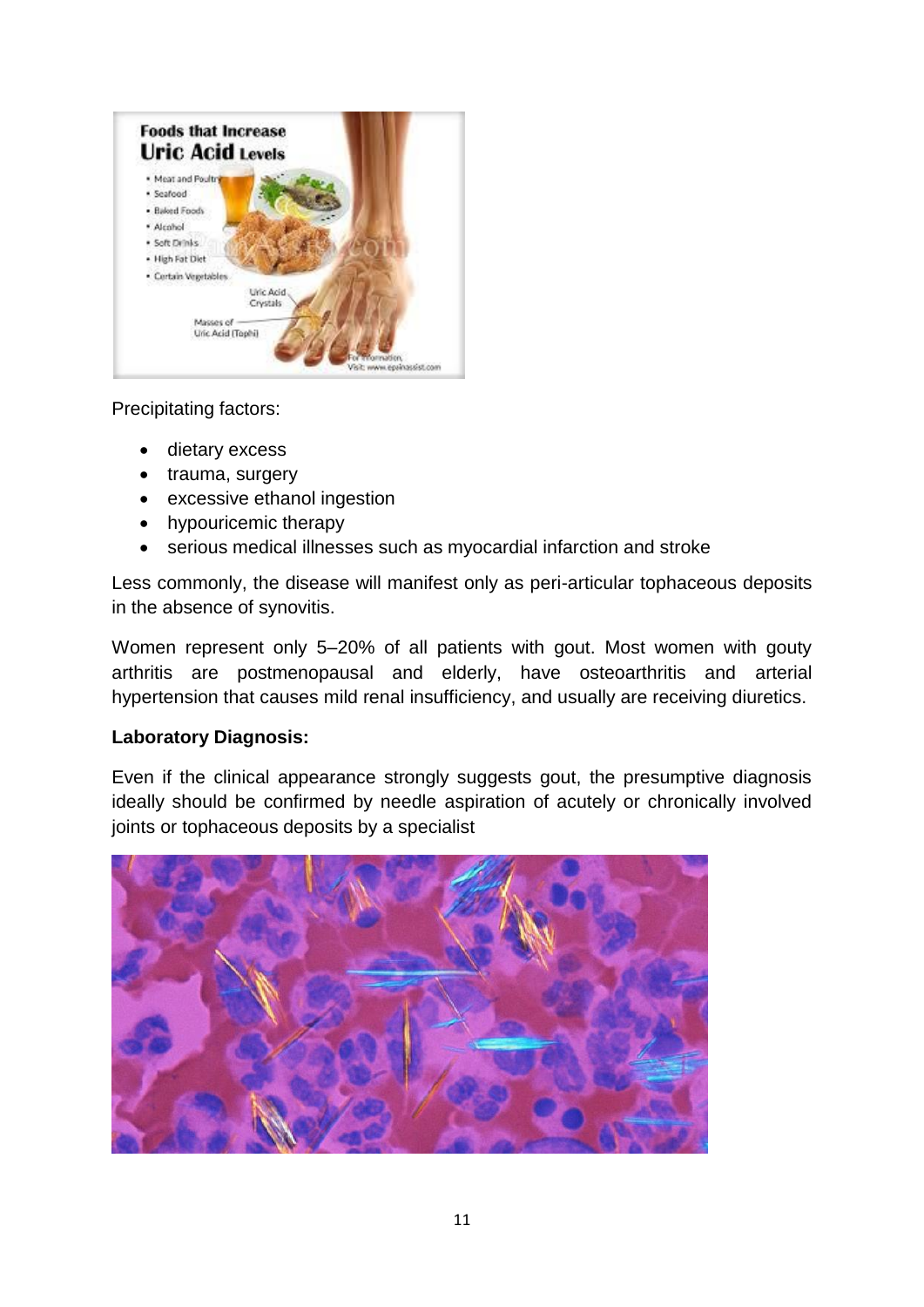Differential diagnosis:

- Acute septic arthritis
- Other crystal associated arthropathies
- Psoriatic arthritis

Serum uric acid levels can be normal or low at the time of an acute attack, as inflammatory cytokines can be uricosuric and effective initiation of hypouricemic therapy can precipitate attacks.

A 24-h urine collection for uric acid can, in some cases, be useful in assessing the risk of stones, elucidating overproduction or under excretion of uric acid, and deciding whether it may be appropriate to use a uricosuric therapy. Excretion of >800 mg of uric acid per 24 h on a regular diet suggests that causes of overproduction of purine should be considered.

## **Radiographic Features:**

Cystic changes, well-defined erosions with sclerotic margins (often with overhanging bony edges), and soft tissue masses are characteristic radiographic features of advanced chronic tophaceous gout.

## **ACUTE GOUTY ARTHRITIS**

**Non Pharmacological:** Ice pack applications and rest of the involved joints can be helpful.

## **Pharmacological:**

The mainstay of treatment during an acute attack is the administration of antiinflammatory drugs such

- nonsteroidal anti-inflammatory drugs (NSAIDs),
- colchicine
- glucocorticoids- under supervision of specialist

Colchicine given orally is a traditional and effective treatment if used early in an attack. Useful regimens are one 0.6-mg tablet given every 8 h with subsequent tapering or 1.2 mg followed by 0.6 mg in 1h with subsequent day dosing depending on response. The drug must be at least temporarily discontinued promptly at the first sign of loose stools, and symptomatic treatment must be given for the diarrhea.

HYPOURICEMIC THERAPY: given after the acute episode has subsided

- Allopurinol 100mg thrice daily
- Febuxostat 40 mg once daily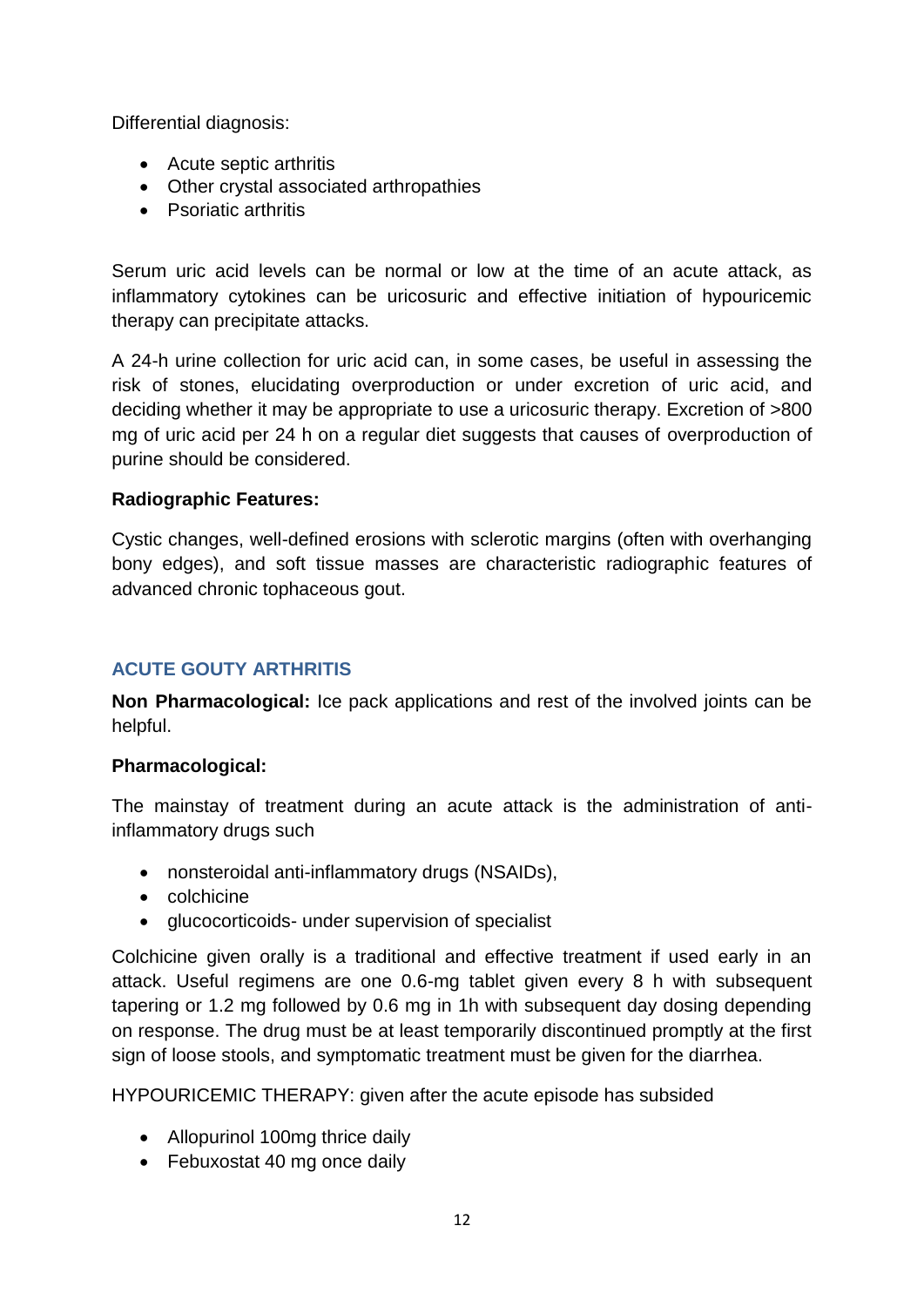## **PSEUDOGOUT**

#### **Introduction**

It is a joint disorder, mainly seen in the elderly. It occurs due to CPPD (Calcium pyrophosphate dihydrate) crystal deposition in joints and its hyaline and fibrocartilaginous structures. It is often recognized by radiological examination and aspiration of the affected joint shows positively birefringent rhomboid crystals on polarized light microscopy. Sometimes it presents as an acute and self limiting arthritis

**Definition:** Pseudogout is a disease of the elderly. In many patients it is asymptomatic and only recognized on radiologic examination

#### **Clinical presentation:**

**Asymptomatic presentation:** Chondrocalcinosis is the presence of calcium pyrophosphate crystals as fine linear densities parallel to subchondral bone on radiographs and seen in menisci of the knee or other joints. It may be incidentally picked up on routine X rays.



**Acute CPPD/ Pseudogout:** This is more common in men. It is often precipitated by acute hospitalization due to severe illness, trauma, or surgery. It must be considered when acute arthritis is seen 24-48 hours after major surgery in elderly. Sudden mono- or oligoarthritis (2-3 joints) occurs with pain, redness and swelling. It usually affects the knee and wrist. Elderly patients may have fever, and sometimes confusion. The attack resolves in 1-3 weeks.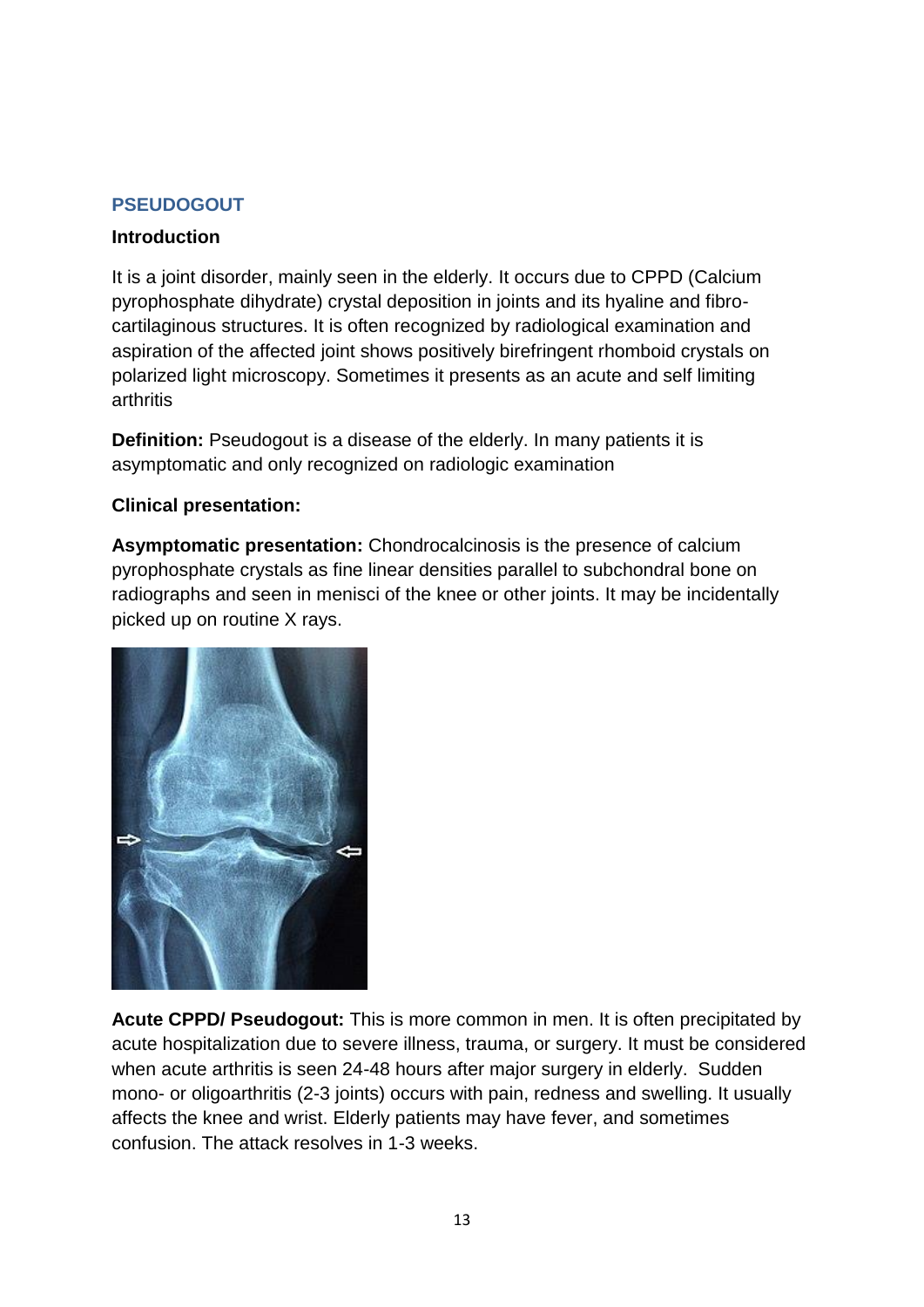**Chronic CPPD:** It is slowly progressive, punctuated by acute attacks and involves wrist, ankles, shoulder and knee joints. In some patients presentation is symmetric with systemic features involving MCP joints

**Differential Diagnosis:** In the acute form it needs to be differentiated from

- Traumatic arthritis
- Septic arthritis
- Gout

More chronic forms may need differentiation from

- osteoarthritis
- rheumatoid arthritis.

#### **Key Investigations**

#### **In acute disease:**

Leucocytosis and elevated ESR

#### **Radiographs:**

On X- ray typical chondrocalcinosis, subchondral sclerosis, cyst formation and joint space narrowing, it does not produce erosions.

Special Diagnostic tests which require referral include: Ultrasound and CT of joints.

Arthrocentesis is the diagnostic test and should be performed at a higher center, which shows

- leucocyte count of 15-30,000/mm<sup>3</sup>
- positively birefringent rhomboid crystals on polarised light microscopy
- gram stain and culture of the fluid may be required to rule out septic arthritis.

#### **Management**

Treatment is targeted to control of symptoms.

In the acute primary health care setting:

- Rest to the joint
- NSAIDS are used for control of inflammation and pain.
- Refer to a higher centre early in the course of the disease if there is no improvement

**Skill**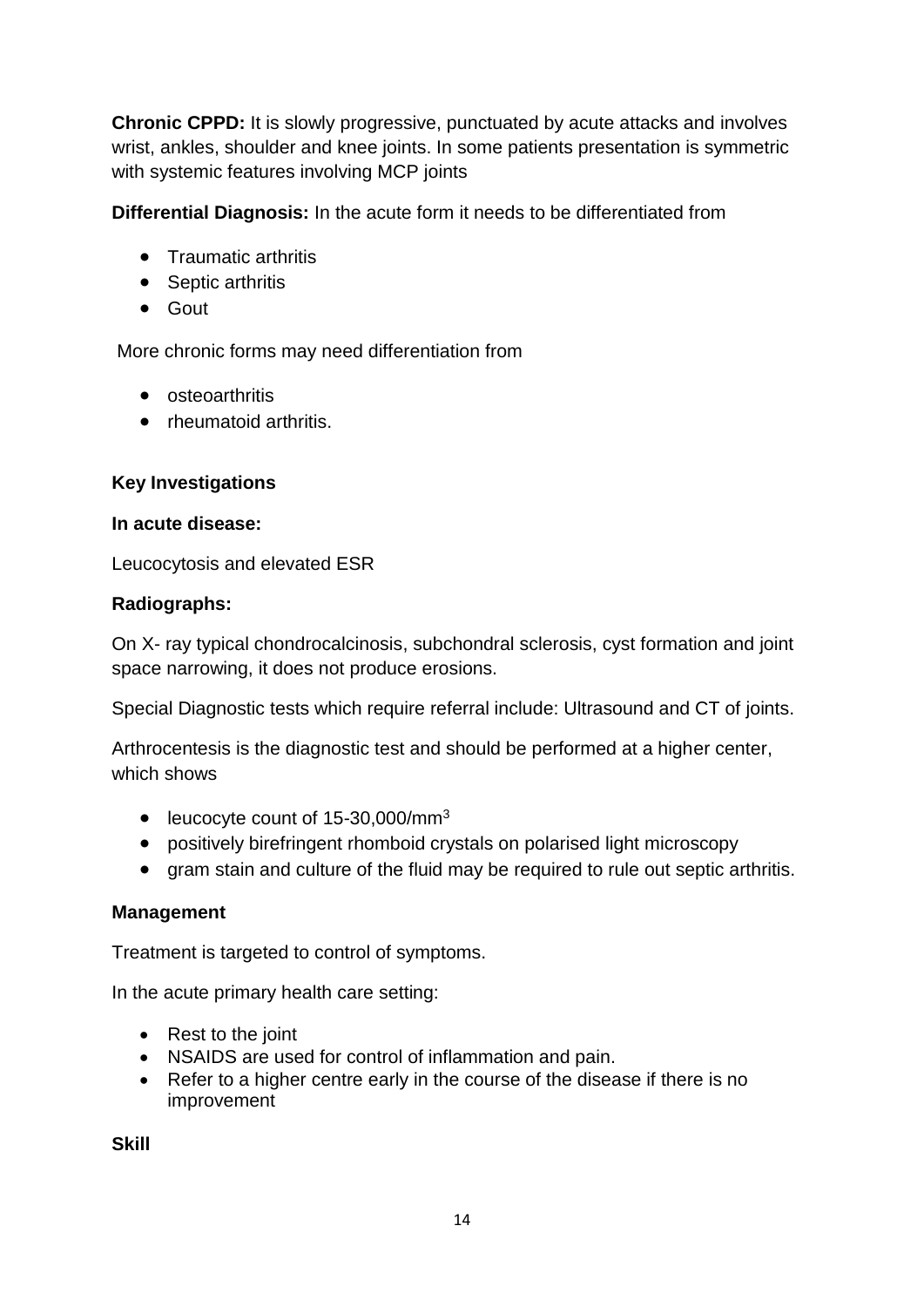**Xray –** for pattern recognition

## **Case Scenario**

An 80 year old man admitted for haemorrhoidectomy develops pain in the knee joint 2 days after surgery. X-ray shows typical findings of chondrocalcinosis. He has history of Peptic ulcer disease, Hypertension and Coronary artery disease for which he is on Tab. Ecosprin150 mg daily, Tab. Metoprolol XL 25 mg daily, Tab. Atorvastatin 20 mg at bedtime daily, Tab. Telmisartan 40 mg once a day and Tab. Hydrochlorthiazide 25 mg daily.

Critical thinking:

- Safety of NSAIDS when prescribed in an 80 year old man?
- A Possibility of gout in view of taking Hydrochlorthiazide?
- Effect of combination of Ecosprin and NSAIDS?
- Effect of NSAID on Blood pressure control?
- Safety of NSAIDS in Coronary Artery Disease

#### **Resources and Additional Reading**

- 1. Davidson's Principles and Practice of Medicine, 21st Edition
- 2. Kumar and Clark, Clinical Medicine, 6<sup>th</sup> Edition
- 3. Harrison's Principles of Internal Medicine, 19<sup>th</sup> Edition
- 4. Kelley's Textbook of Rheumatology  $7<sup>th</sup>$  Edition
- 5. Rheumatology Subspecialty Consult
- 6. Brocklehurst Textbook of Gerontology and Geriatric Medicine

#### **OSTEOPOROSIS**

#### **Introduction**

Osteoporosis is a reduction of bone density or mass, (a micro-architectural deterioration of bone tissue) leading to an increased risk of fractures

**Definition -** Osteoporosis is a skeletal disorder, with loss of bone osteoid, reduction of bone strength and an increased risk of fractures

#### **Learning objectives**

At the end of this module, the doctor in the role of a family physician will :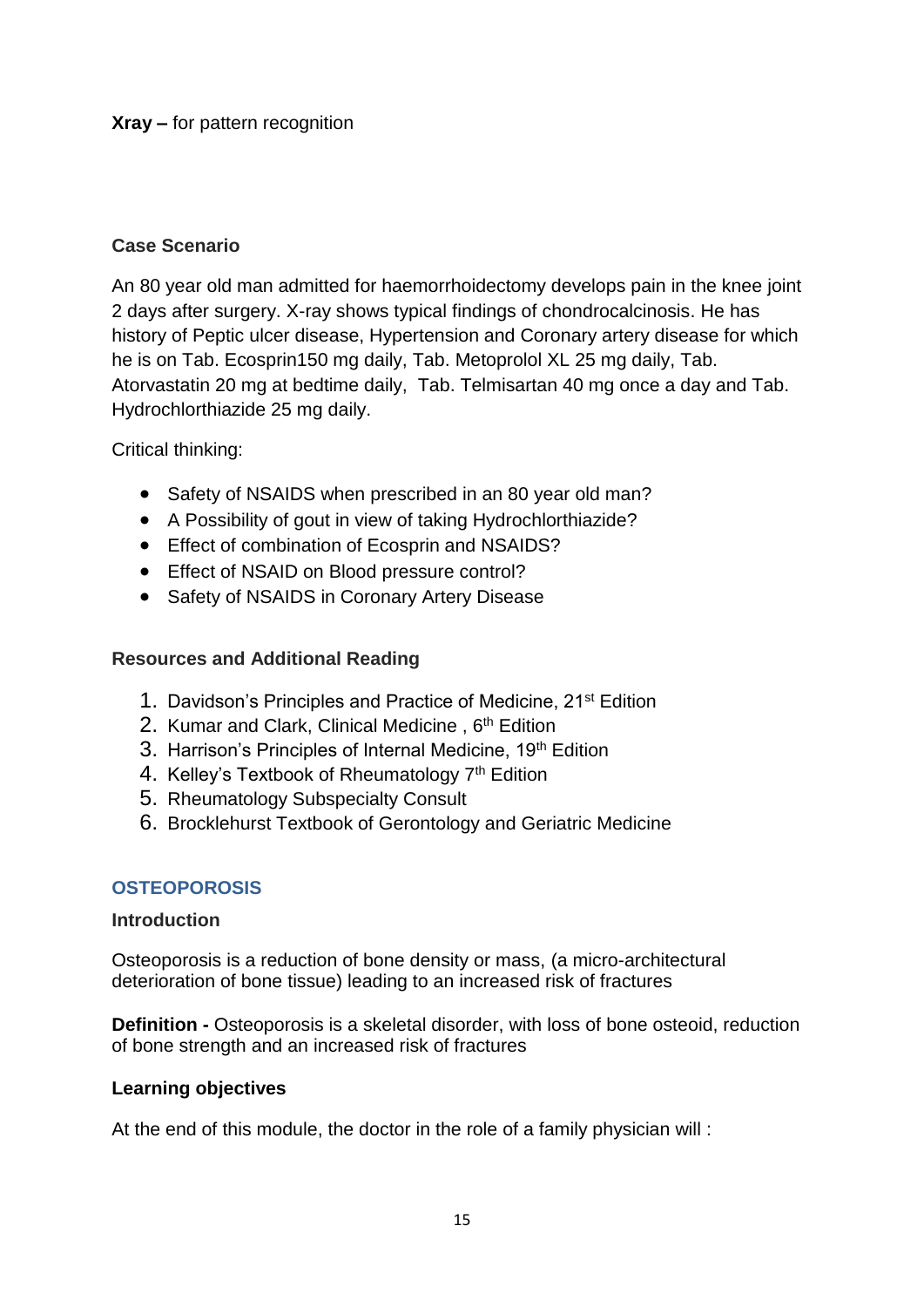- 1. Have knowledge of the clinical relevance and impact of osteoporosis in elderly
- 2. Identify its key symptoms and signs, and confirm the diagnosis with DEXA, or FRAX
- 3. Prescribe basic medication in an evidence-based manner for patients with osteoporosis.
- 4. Refer appropriately

Clinical features

- 1. Asymptomatic
- 2. Incidental finding on Xray
- 3. Progressive loss of height kyphosis
- 4. Pain acute/chronic
- 5. Fragility fractures it is a type of pathologic fracture that occurs as result of an
- injury that would be insufficient to cause fracture in a normal bone)

# Table 1, Common Risk **Factors for Osteoporosis**

| Nonmodifiable                             | <b>Modifiable</b>                                   |
|-------------------------------------------|-----------------------------------------------------|
| Older age                                 | Low levels of calcium and vitamin D                 |
| Female gender                             | Reduced intake of vegetables and fruits             |
| Menopause                                 | Increased intake of caffeine,<br>sodium, or protein |
| <b>Family history</b>                     | Sedentary lifestyle                                 |
| Small frame or<br>low body weight         | Smoking                                             |
| History of broken<br>bones or height loss | Increased use of alcohol                            |
| Source: Reference 4.                      |                                                     |

#### **Investigations**

- Xray of spine decrease in height of vertebra
- Refer to a higher center, when you suspect a person to have osteoporosis based on history and investigations.
- At the higher centre, one needs to rule out Vitamin D deficiency
- The gold standard for diagnosing Osteoporosis is DEXA scan

BMD – Skill Video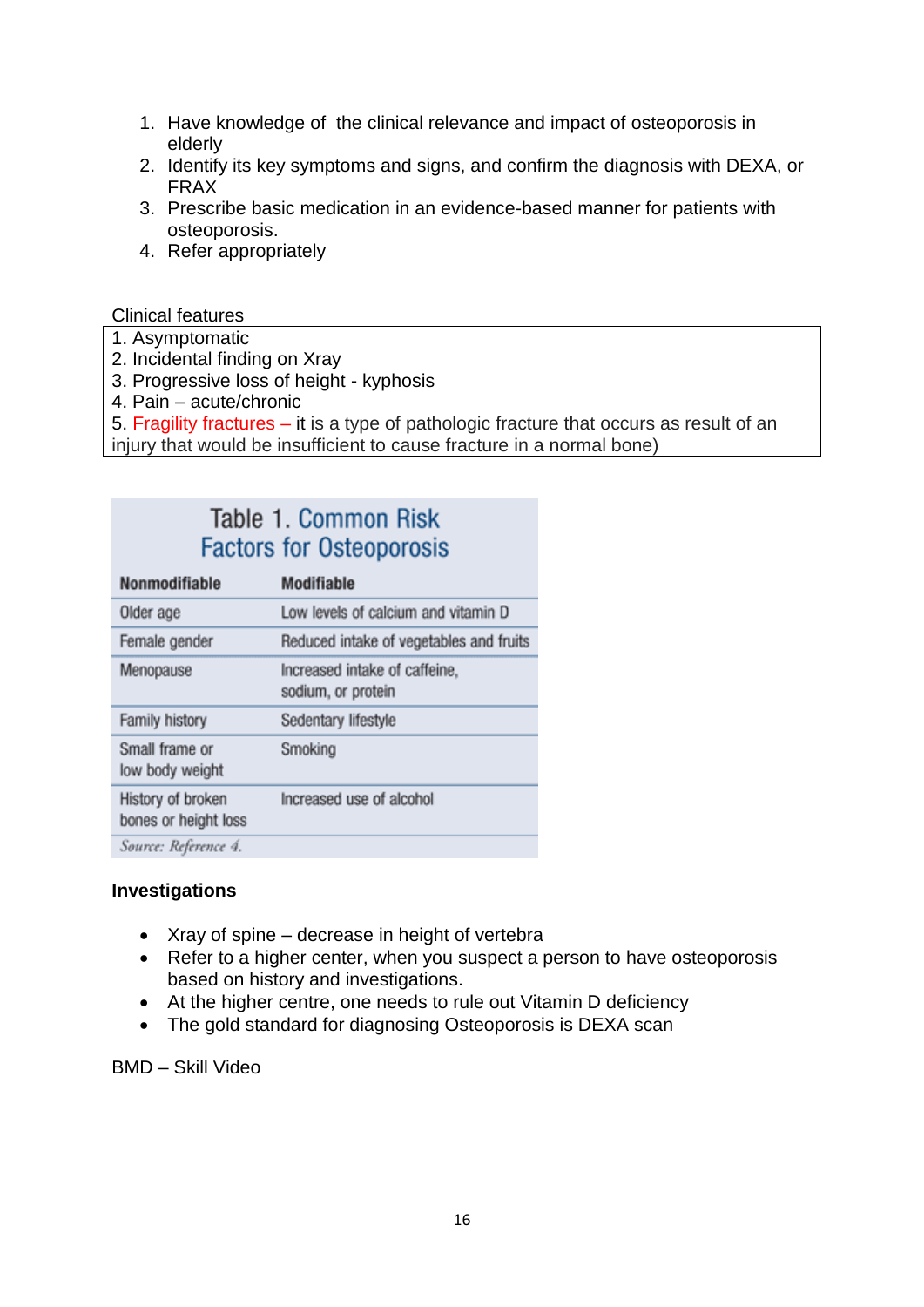| <b>WHO Definition of Low Bone Density and</b><br><b>Osteoporosis Based on BMD</b> |                                                                                                         |                    |
|-----------------------------------------------------------------------------------|---------------------------------------------------------------------------------------------------------|--------------------|
| Osteoporosis                                                                      | <b>Osteopenia/Low Bone Mass</b>                                                                         | <b>Normal Bone</b> |
| $-3.5$<br>$-2.5$<br>$-3.0$                                                        | $-2.0$<br>$-1.5$<br>$-1.0$                                                                              | $-0.5$<br>$-0.0$   |
|                                                                                   |                                                                                                         |                    |
| <b>Normal</b>                                                                     | BMD value within 1 S.D. of young-adult<br>mean (T-score at or above -1)                                 |                    |
| <b>Osteopenia</b>                                                                 | BMD value between -1 S.D. and -2.5 S.D.<br>below young-adult mean (T-score between<br>$-1$ and $-2.5$ ) |                    |
| <b>Osteoporosis</b>                                                               | BMD value at least -2.5 S.D. below young<br>adult mean (T-score at or below -2.5)                       |                    |
| <b>Severe</b><br><b>Osteoporosis</b>                                              | BMD value at least -2.5 S.D. below young<br>adult mean and presence of fracture                         |                    |

## **CHART**

. \*FRAX score is used to predict 10 year fracture probability.

#### **Management**

- **A. General measures** 
	- i. Advice on diet, exercise and cessation of smoking and alcohol
	- **ii.** Supplementation of Calcium and Vitamin D:.
	- iii. Advise the patients on safety at home and falls prevention
	- iv. Pain relief according to WHO pain ladder.

#### **B. Specific therapy -**This treatment is usually started by specialists

**Bisphosphonates** are the drugs of choice by inhibiting bone resorption more than bone formation. Use drug with caution with history of upper GI problem or cancer eg. Alendronate, Risendronate, Ibandronate and Inj Zolendronic Acid. IV preparations of Bisphosphonates may produce a flu-like illness, fever, malaise, anorexia, generalized aches occurring 24-48 hours after administration. It is self limiting and responds to paracetamol or NSAIDs.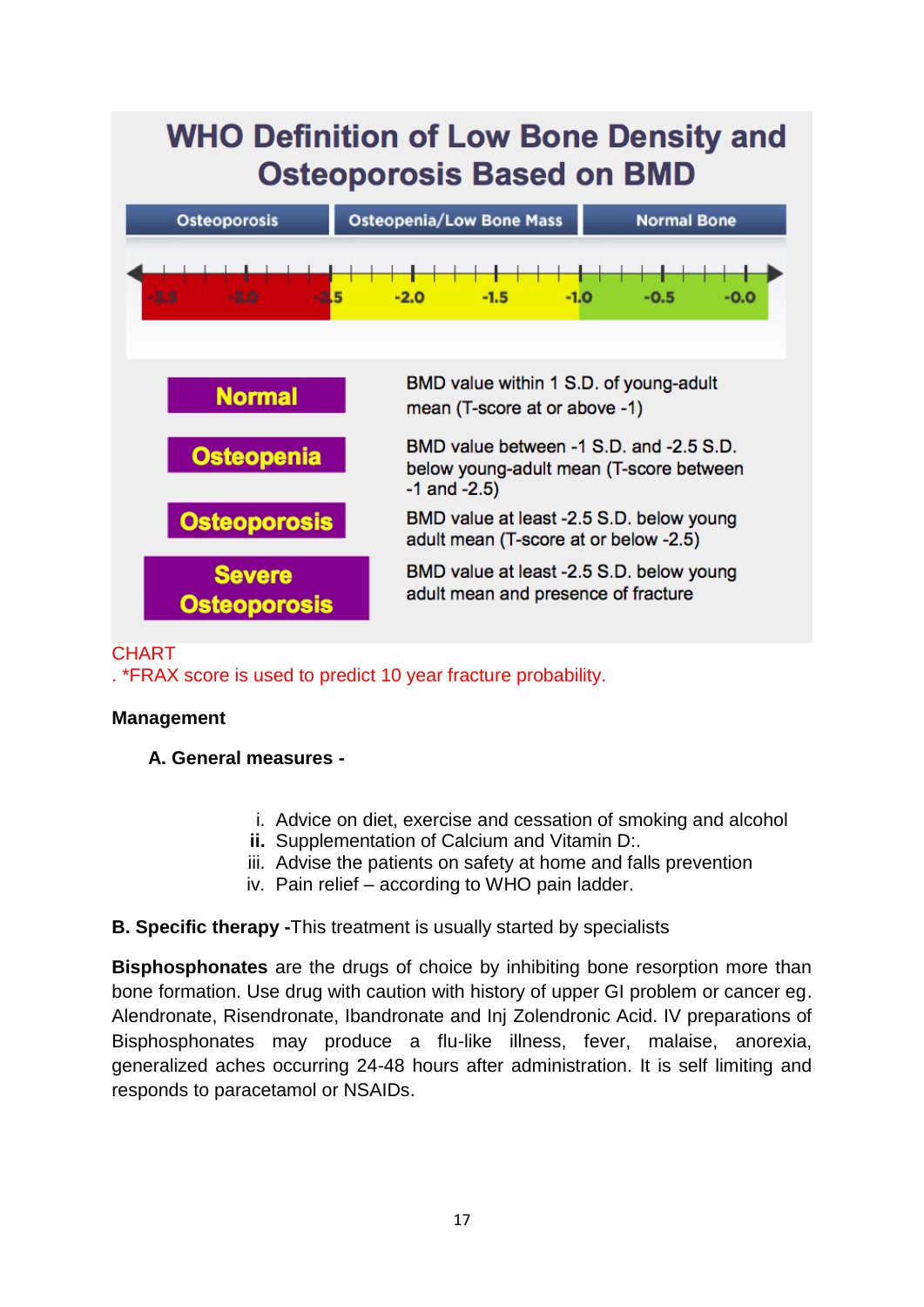Precautions: Oral bisphosphonates must be taken on empty stomach, with a glass full of plain water. The patient should not lie down for one hour after taking the medicine.

Bisphosphonates may be given for 5 years followed by a drug holiday, as per the discretion of the specialist

## **Indications for surgery**

- All persons with fractures need consultation with an orthopaedic surgeon.
- Kyphoplasty and vertebroplasty provide pain relief for vertebral fractures

#### **Complications**

.

The major complications include:

- Loss of standing height
- Difficulty in mobilization
- Increased forward bending of the spine (Dowager's Hump)
- Falls
- Fractures with or without minor trauma.
- Immobilization

## **Training Methodology**

- Didactic lecture
- DEXA scan interpretation
- Dietary advice
- Falls prevention advice

#### **Case Scenario**

- 1. A 70year old female with 10 years history of Rheumatoid arthritis and off and on steroid intake. The relatives have noticed that she complaints of chronic back pain and has becomes shorter.
- 2. A 65 year old lady with fracture of hip sustained by tripping in the garden.

#### **Resources and Additional Reading**

- 1. Davidson's Principles and Practice of Medicine, 21<sup>th</sup> Edition
- 2. Kumar and Clark, Clinical Medicine, 6<sup>th</sup> Edition
- 3. Harrison's Principles of Internal Medicine, 19th Edition
- 4. Kelley's Textbook of Rheumatology 7<sup>th</sup> Edition
- 5. Rheumatology Subspecialty Consult
- 6. Brocklehurst's Textbook of Gerontology and Geriatric Medicine